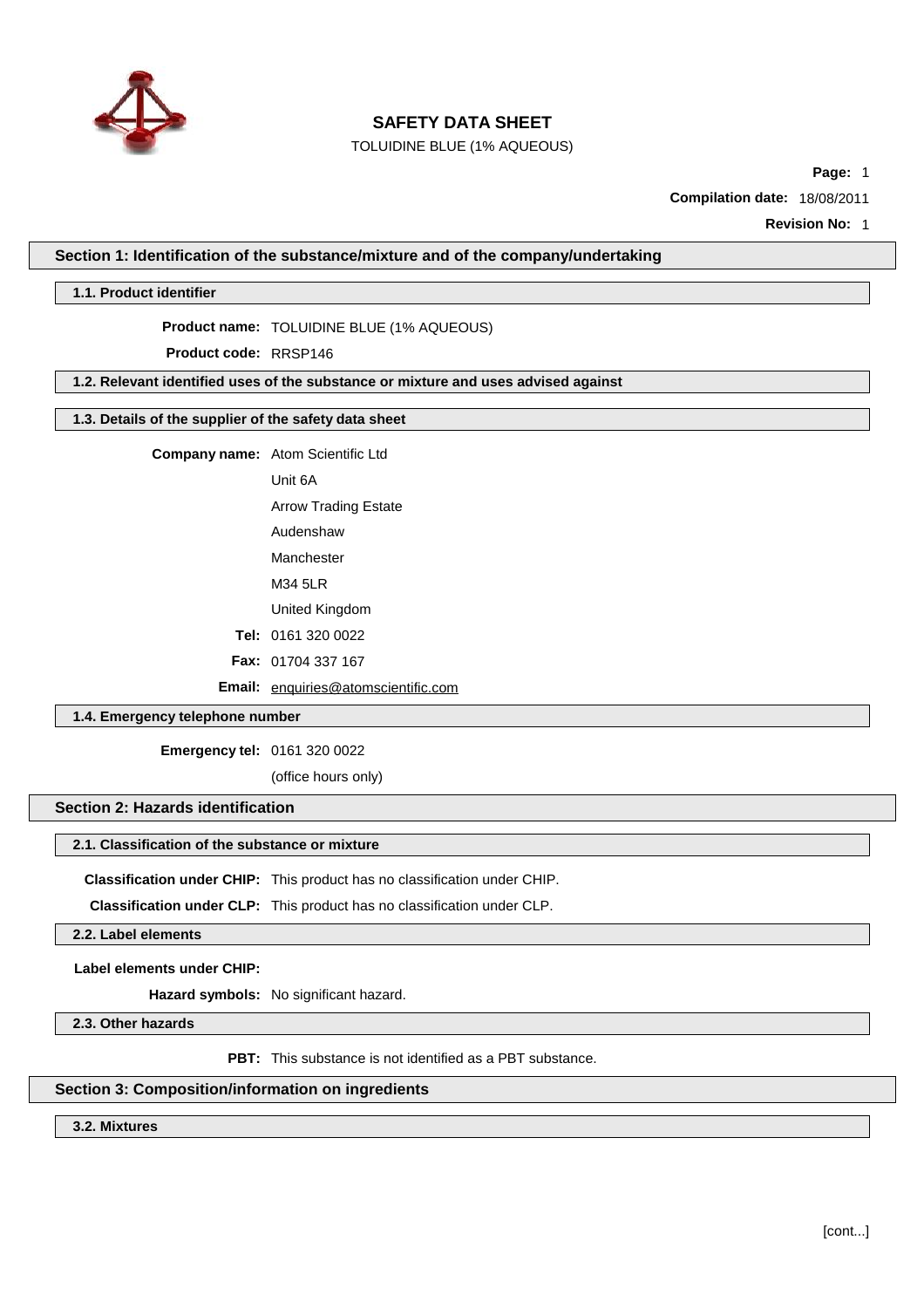### TOLUIDINE BLUE (1% AQUEOUS)

**Page:** 2

**Hazardous ingredients:**

TOLUIDINE BLUE O POWDER CERTIFIED

| <b>EINECS</b> | CAS             | <b>CHIP Classification</b>   | DCD<br>Classification<br>ᆚ | Percent |
|---------------|-----------------|------------------------------|----------------------------|---------|
|               | $92 -$<br>-31-9 | Xn: R20/21/22; Xi: R36/37/38 |                            | 1%      |

### **Section 4: First aid measures**

**4.1. Description of first aid measures**

**Skin contact:** Wash immediately with plenty of soap and water.

**Eye contact:** Bathe the eye with running water for 15 minutes.

**Ingestion:** Wash out mouth with water.

**Inhalation:** Consult a doctor.

#### **4.2. Most important symptoms and effects, both acute and delayed**

**Skin contact:** There may be mild irritation at the site of contact.

**Eye contact:** There may be irritation and redness.

**Ingestion:** There may be irritation of the throat.

**Inhalation:** No symptoms.

**4.3. Indication of any immediate medical attention and special treatment needed**

### **Immediate / special treatment:** Not applicable.

### **Section 5: Fire-fighting measures**

**5.1. Extinguishing media**

**Extinguishing media:** Suitable extinguishing media for the surrounding fire should be used. Use water spray

to cool containers.

## **5.2. Special hazards arising from the substance or mixture**

**Exposure hazards:** In combustion emits toxic fumes.

**5.3. Advice for fire-fighters**

**Advice for fire-fighters:** Wear self-contained breathing apparatus. Wear protective clothing to prevent contact with skin and eyes.

## **Section 6: Accidental release measures**

#### **6.1. Personal precautions, protective equipment and emergency procedures**

**Personal precautions:** Refer to section 8 of SDS for personal protection details. Turn leaking containers

leak-side up to prevent the escape of liquid.

#### **6.2. Environmental precautions**

**Environmental precautions:** Do not discharge into drains or rivers. Contain the spillage using bunding.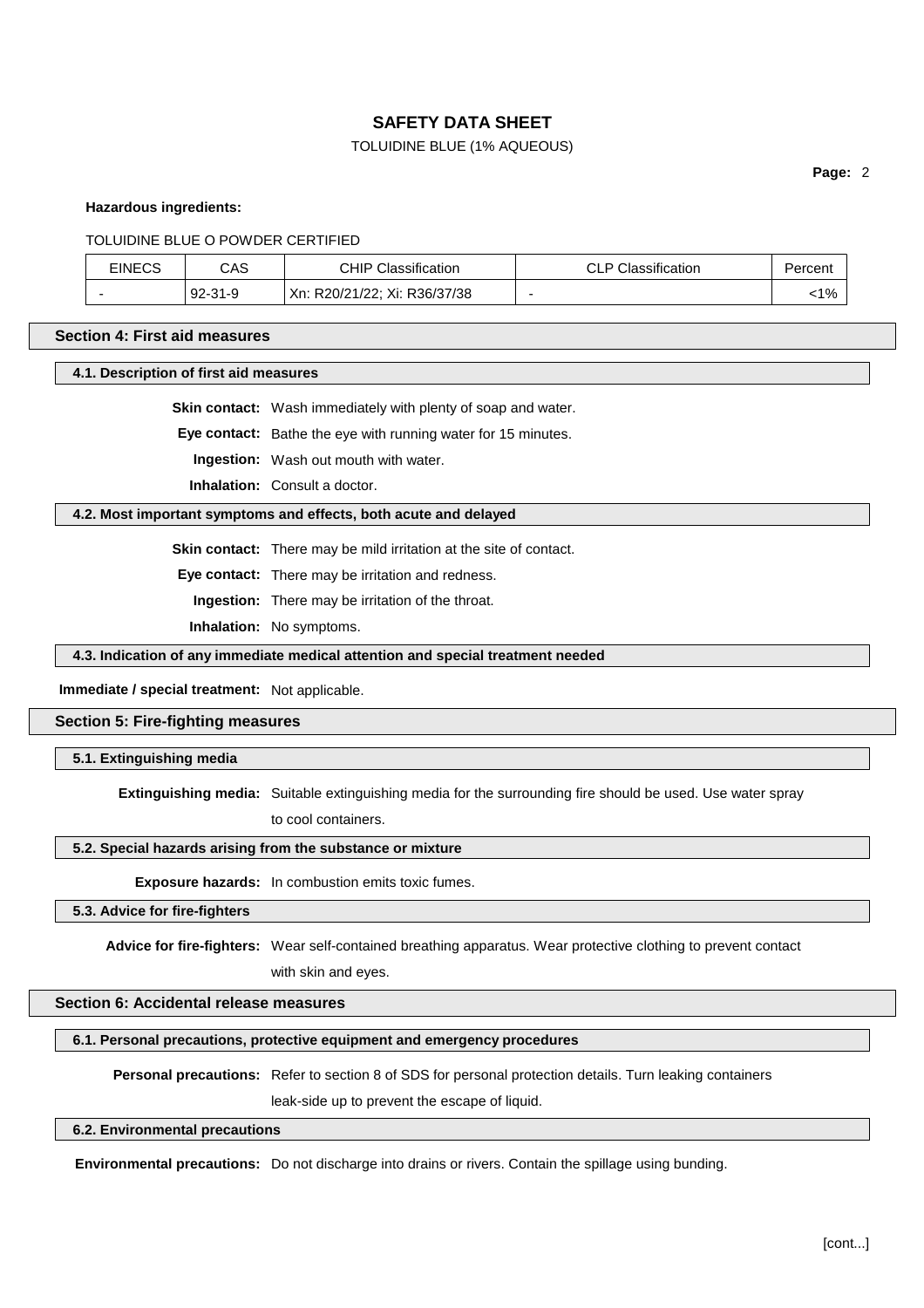### TOLUIDINE BLUE (1% AQUEOUS)

### **6.3. Methods and material for containment and cleaning up**

**Clean-up procedures:** Absorb into dry earth or sand. Transfer to a closable, labelled salvage container for

disposal by an appropriate method.

#### **6.4. Reference to other sections**

**Reference to other sections:** Refer to section 8 of SDS.

### **Section 7: Handling and storage**

**7.1. Precautions for safe handling**

#### **7.2. Conditions for safe storage, including any incompatibilities**

**Storage conditions:** Store in cool, well ventilated area. Keep container tightly closed.

**7.3. Specific end use(s)**

**Specific end use(s):** No data available.

#### **Section 8: Exposure controls/personal protection**

**8.1. Control parameters**

**Workplace exposure limits:** Not applicable.

#### **8.2. Exposure controls**

**Respiratory protection:** Respiratory protection not required.

**Hand protection:** Protective gloves.

**Eye protection:** Safety glasses. Ensure eye bath is to hand.

**Skin protection:** Protective clothing.

#### **Section 9: Physical and chemical properties**

**9.1. Information on basic physical and chemical properties**

**State:** Liquid

**9.2. Other information**

**Other information:** Not applicable.

#### **Section 10: Stability and reactivity**

**10.1. Reactivity**

**Reactivity:** Stable under recommended transport or storage conditions.

**10.2. Chemical stability**

**Chemical stability:** Stable under normal conditions.

#### **10.3. Possibility of hazardous reactions**

**Hazardous reactions:** Hazardous reactions will not occur under normal transport or storage conditions.

Decomposition may occur on exposure to conditions or materials listed below.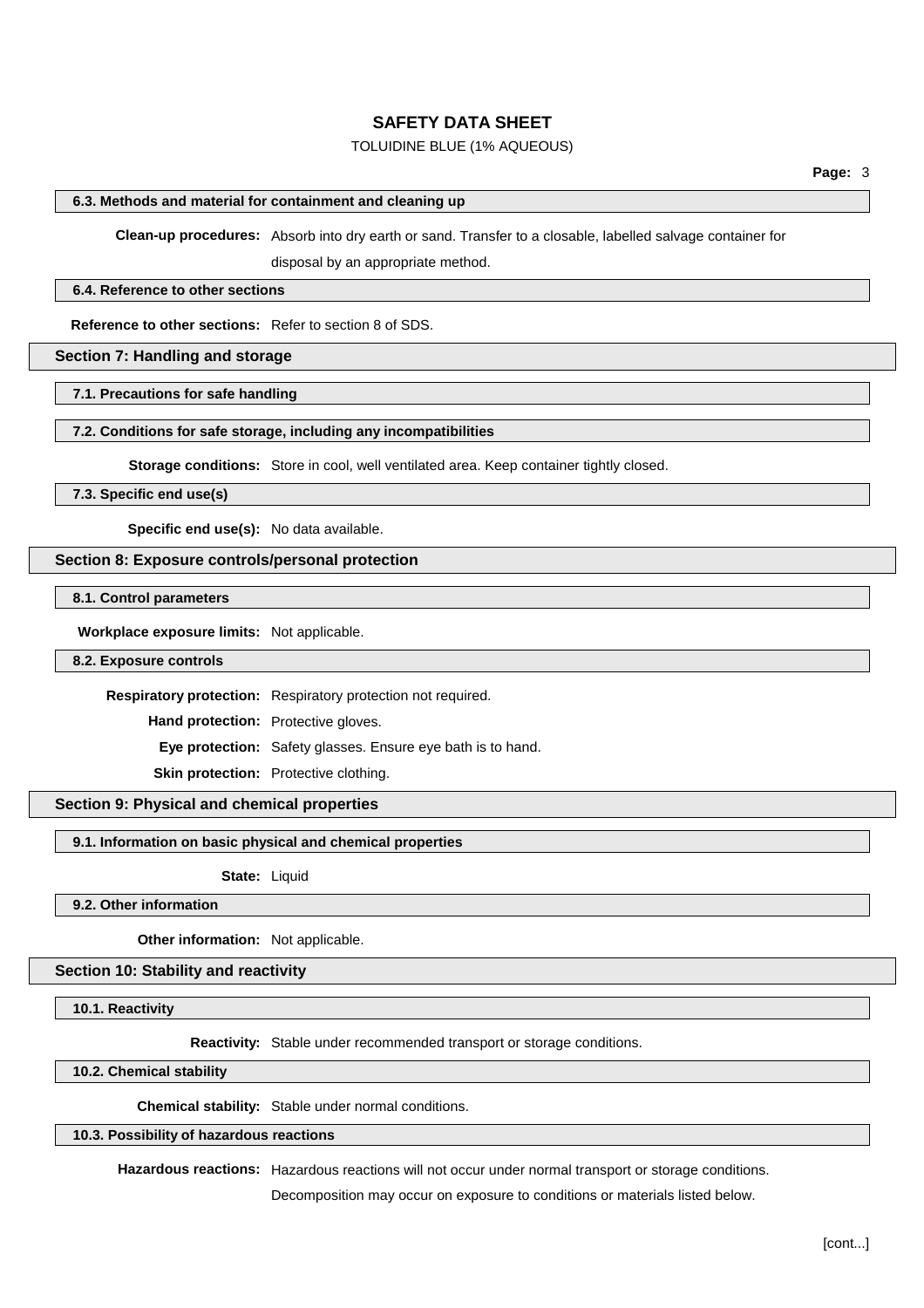### TOLUIDINE BLUE (1% AQUEOUS)

### **10.4. Conditions to avoid**

**Conditions to avoid:** Heat.

### **10.5. Incompatible materials**

**Materials to avoid:** Strong oxidising agents. Strong acids.

### **10.6. Hazardous decomposition products**

**Haz. decomp. products:** In combustion emits toxic fumes.

#### **Section 11: Toxicological information**

**11.1. Information on toxicological effects**

**Toxicity values:** Not applicable.

### **Symptoms / routes of exposure**

**Skin contact:** There may be mild irritation at the site of contact.

**Eye contact:** There may be irritation and redness.

**Ingestion:** There may be irritation of the throat.

**Inhalation:** No symptoms.

## **Section 12: Ecological information**

#### **12.1. Toxicity**

**Ecotoxicity values:** Not applicable.

## **12.2. Persistence and degradability**

### **Persistence and degradability:** Biodegradable.

#### **12.3. Bioaccumulative potential**

**Bioaccumulative potential:** No bioaccumulation potential.

**12.4. Mobility in soil**

**Mobility:** Readily absorbed into soil.

### **12.5. Results of PBT and vPvB assessment**

**PBT identification:** This substance is not identified as a PBT substance.

**12.6. Other adverse effects**

**Other adverse effects:** Negligible ecotoxicity.

**Section 13: Disposal considerations**

| 13.1. Waste treatment methods |                                                                                                                 |  |  |
|-------------------------------|-----------------------------------------------------------------------------------------------------------------|--|--|
|                               | <b>Disposal operations:</b> Transfer to a suitable container and arrange for collection by specialised disposal |  |  |
|                               | company.                                                                                                        |  |  |
|                               | <b>Disposal of packaging:</b> Arrange for collection by specialised disposal company.                           |  |  |
|                               | <b>NB:</b> The user's attention is drawn to the possible existence of regional or national                      |  |  |

regulations regarding disposal. The context of the context of the context of the context of the context of the context of the context of the context of the context of the context of the context of the context of the contex